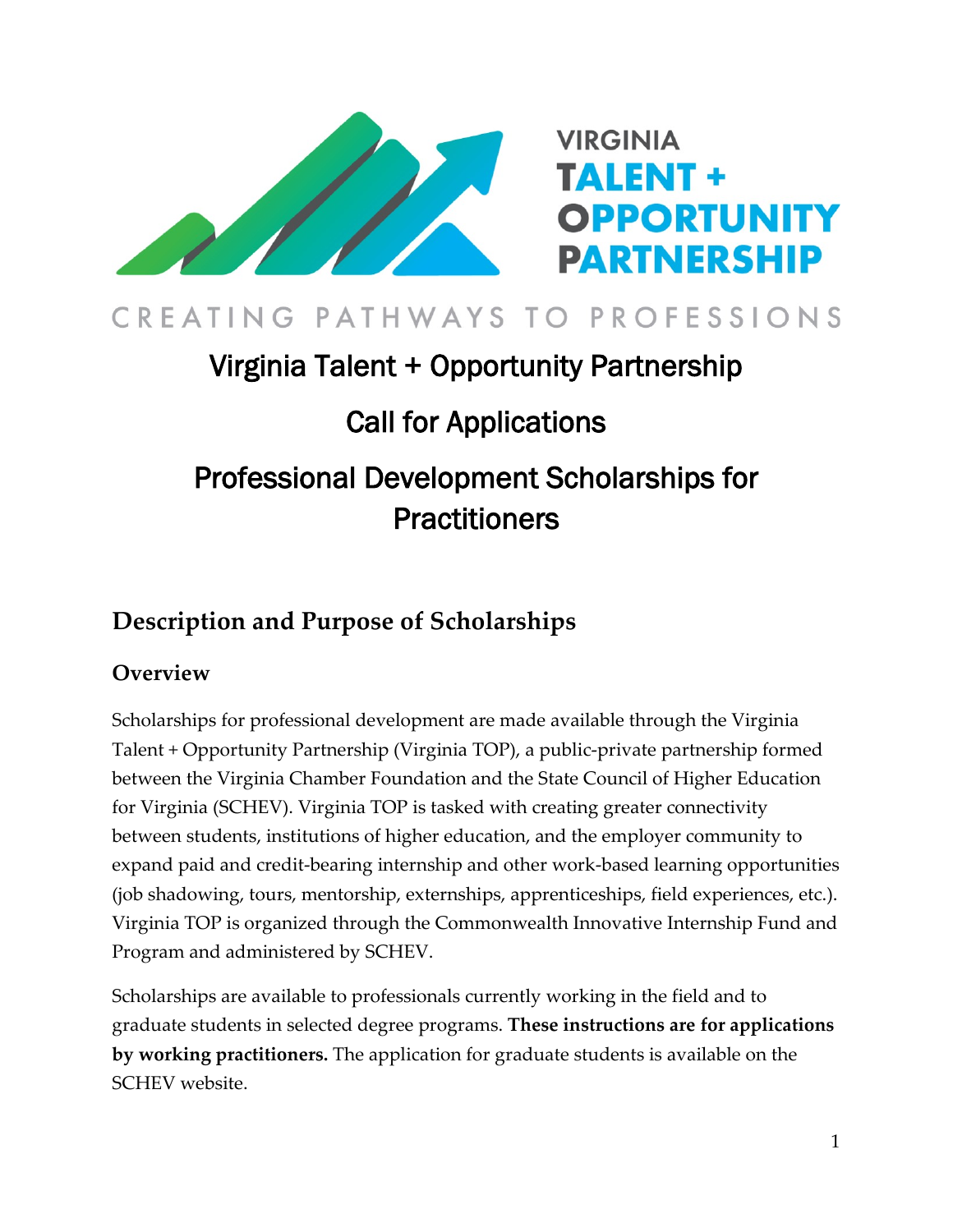## **Statutory Authority**

In 2019, the Virginia General Assembly enacted into law the Innovative Internship Fund and Program (Va. Code  $\S 23.1-903.4$ ). The purpose of the program is to expand paid and/or credit-bearing student internships and other work-based learning opportunities in collaboration with Virginia employers. The program comprises institutional grants and a statewide initiative to facilitate the readiness of students, employers and institutions of higher education to participate in internship and other work-based learning opportunities. **Scholarships for professional development facilitate the readiness of Virginia institutions of higher education to affordably scale high-quality paid internships and other work-based learning opportunities and to support students throughout the experience.**

Scholarships are state funds and subject to the rules and regulations governing state appropriations.

## **Applicant Eligibility**

Eligible applicants are full-time or part-time employees whose job involves connecting students, institutions of higher education and the employer community to expand paid and credit-bearing internship and other work-based learning opportunities.

Applicants must be employed at one of Virginia's:

- o Public institutions of higher education, including community colleges
- o Private non-profit institutions of higher education that participate in the Virginia Tuition Assistance Grant (TAG) Program
- o Higher education centers (IALR, NCI, RHEC, SVHEC, SWVHEC)

Personnel employed in any department who have a role in preparing students for careers and/or engaging employers with the goal of connecting them to students are eligible.

Scholarship **recipients** who are employees of institutions and institutes are **ineligible** to apply for two years from the date of the previous application. For example, an applicant who applies during the July 1 to August 15, 2021, application window and is awarded a scholarship is ineligible to apply again until the July 1 to August 15, 2023, window.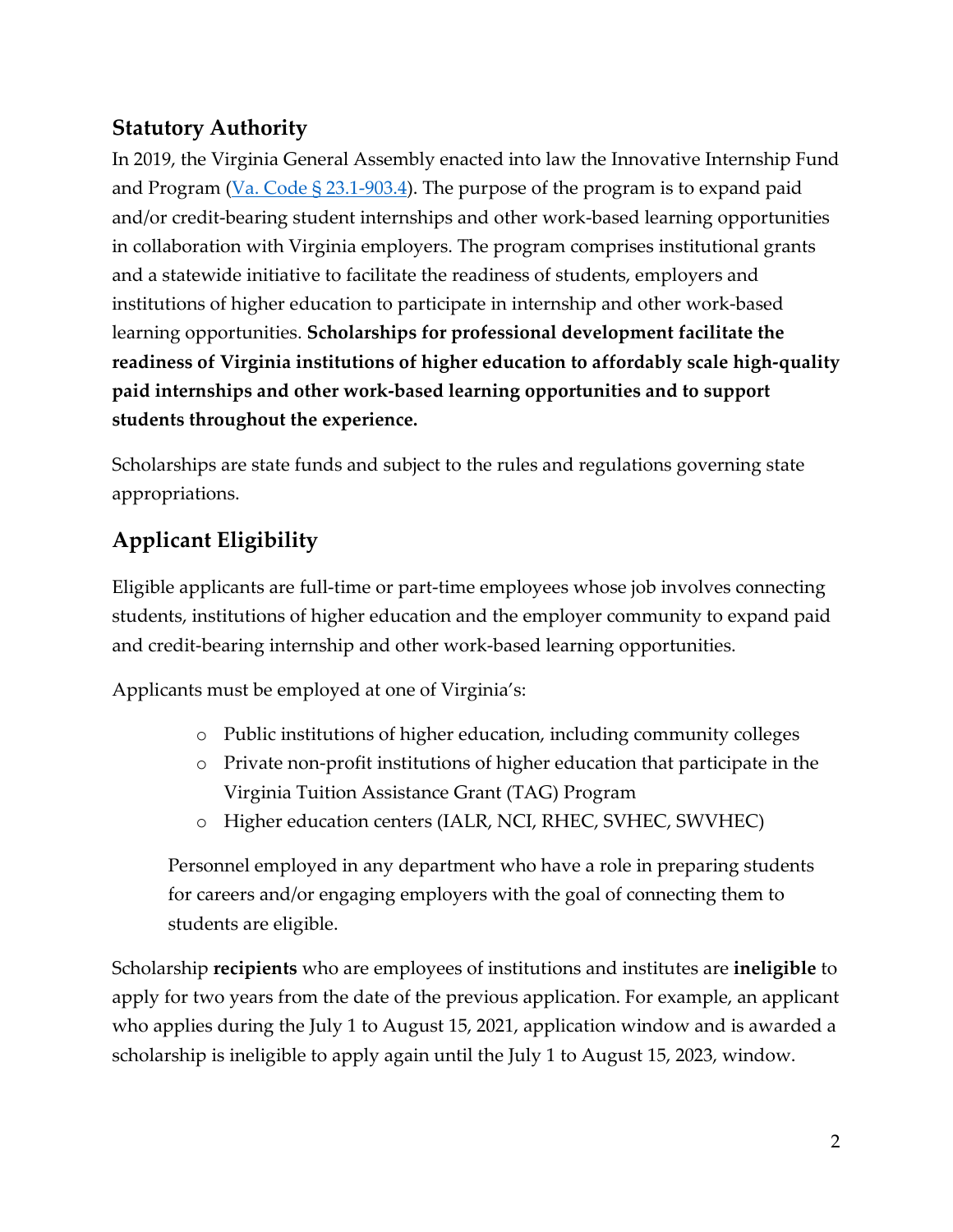Applicants who are not awarded a scholarship may apply again as soon as the next application window.

## **Scholarship Types, Number of Awards, and Amounts**

Scholarships may be awarded in two categories: (1) conference presentation/attendance or (2) fees for membership in professional organizations. Each category includes three sub-categories:

- Early career professional (less than 3 years' experience)
- Emerging leader (over 3 years' experience and aspirations to achieve a leadership position)
- Diversity (applicant will provide a persuasive description of how an award to them will increase diversity based on attributes of the institution, the applicant, and/or the conference)

The number of scholarships awarded may vary each year, with the possibility that no scholarships will be awarded.

The amount of a scholarship will vary by category. Applicants may request up to the amounts listed below; awards may be for a lower amount.

- Conference presentation/attendance: up to \$2,500
- Membership fees: up to \$250

## **Allowable Uses of Funds**

Scholarship funds may be used for expenses related to presenting at or attending a conference and/or membership in a professional organization, including but not limited to the following:

- Conference registration fees, including pre-conference sessions
- Domestic travel following state travel regulations (i.e., mileage at the IRS rate; coach or economy class airfare; ground transportation; rental car; etc.)
- Up to four nights lodging (following state regulations)
- Parking
- Tolls
- State per diem rates for meals and incidentals for overnight travel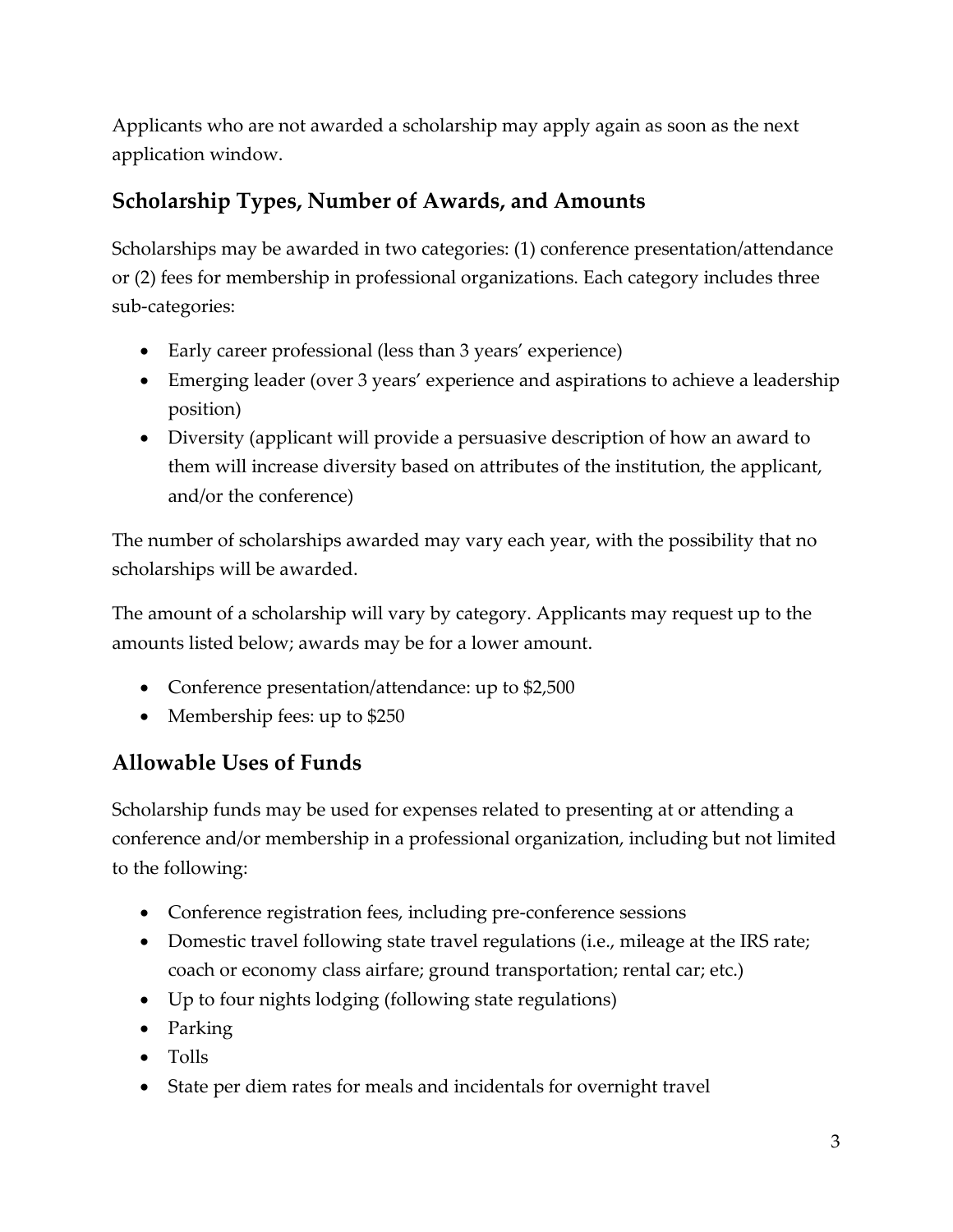- Costs associated with a presentation (i.e., handouts, posters, displays, etc.)
- Membership fees for professional organizations

Scholarship funds may **NOT** be used for:

- International conferences
- International travel
- Membership dues in organizations based outside the U.S., unless the membership is for a U.S. chapter

**Scholarship funds must be spent within 12 months from the award announcement date.**

## **Recipient Requirements**

Conference scholarship recipients are expected to attend a full complement of educational sessions and networking events held during the conference.

Within three months after the conference:

- If the recipient will be presenting at the conference, then the recipient must offer the presentation to an audience in Virginia, to be recorded for a resource library
- If the recipient is not presenting at the conference, then the recipient should develop a presentation for an audience in Virginia that reflects what they learned, either as a single topic or a synopsis of lessons learned
- The recipient must also document their experience in writing (with the option to include photos); the result could be posted on the V-TOP website, included in the V-TOP newsletter, or otherwise disseminated
- The recipient must complete a brief evaluation of the scholarship program.

Recipients of conference scholarships and recipients of scholarships for membership fees should also consider other activities, such as:

- Posting on social media while at the conference and referencing V-TOP support
- Participating in an interview with the V-TOP intern for the newsletter
- Volunteering to serve on the scholarship application review committee
- Becoming involved in the professional development organization, i.e., volunteering at a future event and/or joining a committee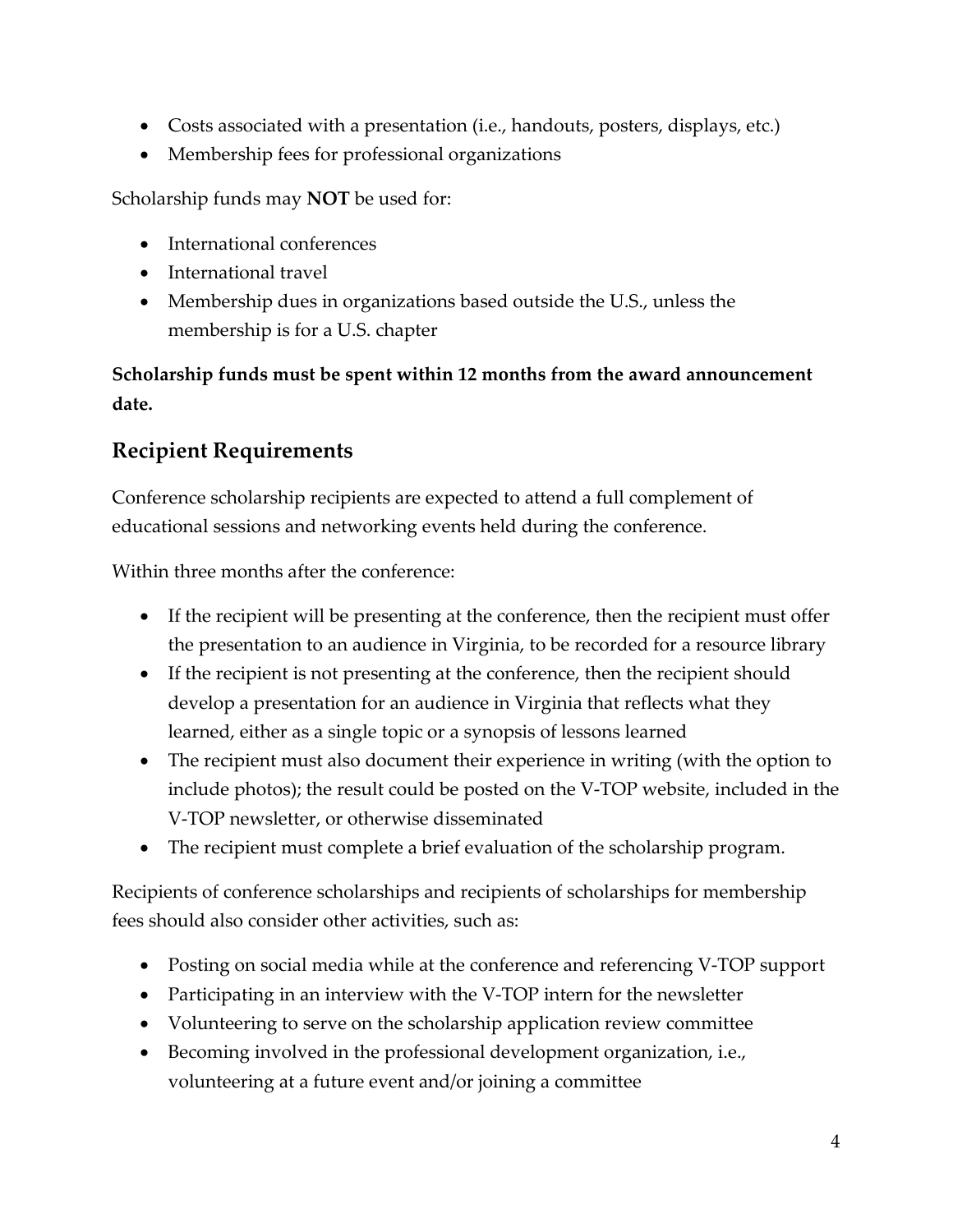## **Application Deadlines and Award Announcement Dates**

Awards will be made quarterly. Applications will be accepted on a rolling basis with a closing date each quarter. Applications submitted after the closing date for a quarter will be reviewed with applications submitted for the following quarter. Applicants are responsible for ensuring that they apply during an application window that will provide sufficient time for awards to be announced before the date of the conference (preferably before the "early bird" rate expires) or before annual dues are due for membership in a professional organization.

| <b>Application Window</b> | <b>Application Window</b> |                           |
|---------------------------|---------------------------|---------------------------|
| Opens                     | <b>Closes</b>             | <b>Award Announcement</b> |
| July 1, 2021              | August 15, 2021           | September 30, 2021        |
| August 16, 2021           | October 15, 2021          | December 31, 2021         |
| October 16, 2021          | February 15, 2022         | March 31, 2022            |
| February 16, 2022         | May 15, 2022              | June 30, 2022             |
| May 16, 2022              | August 15, 2022           | September 30, 2022        |
| August 16, 2022           | October 15, 2022          | December 31, 2022         |

# **Application and Submission Information**

## **Contents of Application**

Applications must be submitted online. See the application form in the Appendix. Please gather the information requested in the Appendix prior to starting the online application process. Note that you must upload your resume and three other forms that you can download from the links in the Appendix or from the website.

**\*\*\*\*\*\***

**The online application must be completed in one session. If you close the application form window, you will lose all the answers you have already entered. You will not be able to return to the form later to complete it.**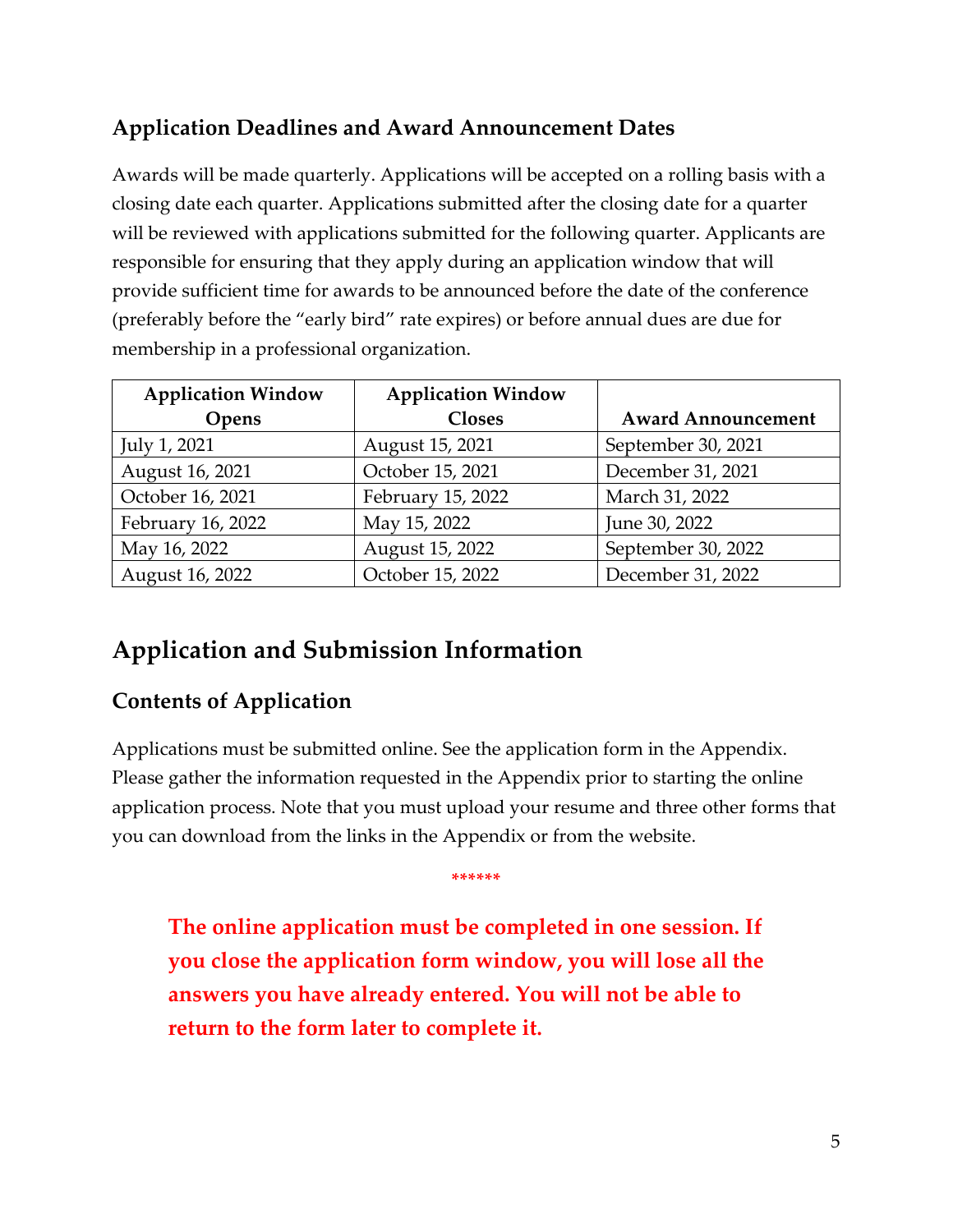**Fill out the application form in the Appendix completely and gather, download and fill out the required documents for upload PRIOR TO accessing the online application form.**

**\*\*\*\*\*\***

# **Application Processing, Review Criteria and Award**

## **Application Processing**

Applications must be submitted online by 11:59 p.m. on the closing date. The online system will send an email confirming submission.

Review of applications is a two-step process. First, SCHEV staff will conduct an administrative review to ensure that the application is complete and conforms to the eligibility and other requirements in this Call for Applications. Some applicants may receive follow-up questions from SCHEV staff. Late, incomplete or ineligible applications will be eliminated from consideration for that quarter and the applicant will be asked to revise the application (if possible) and re-submit prior to the next relevant closing date.

Conforming applications will move to the second stage for evaluation and ranking by a team of interagency and intra-institutional professionals with relevant experience and knowledge. The review team will assess proposals based on the criteria below.

## **Review Criteria**

Applications will be evaluated and assessed for impact based on factors such as:

- The appropriateness of the educational opportunity related to the applicant's job
- For early career professionals only: The narrative of the candidate's journey to their current role clearly indicates that they have found their true passion; the likelihood that the candidate will continue working to connect students to employers
- For emerging leaders only: The appropriateness of the educational opportunity related to the applicant's future career goals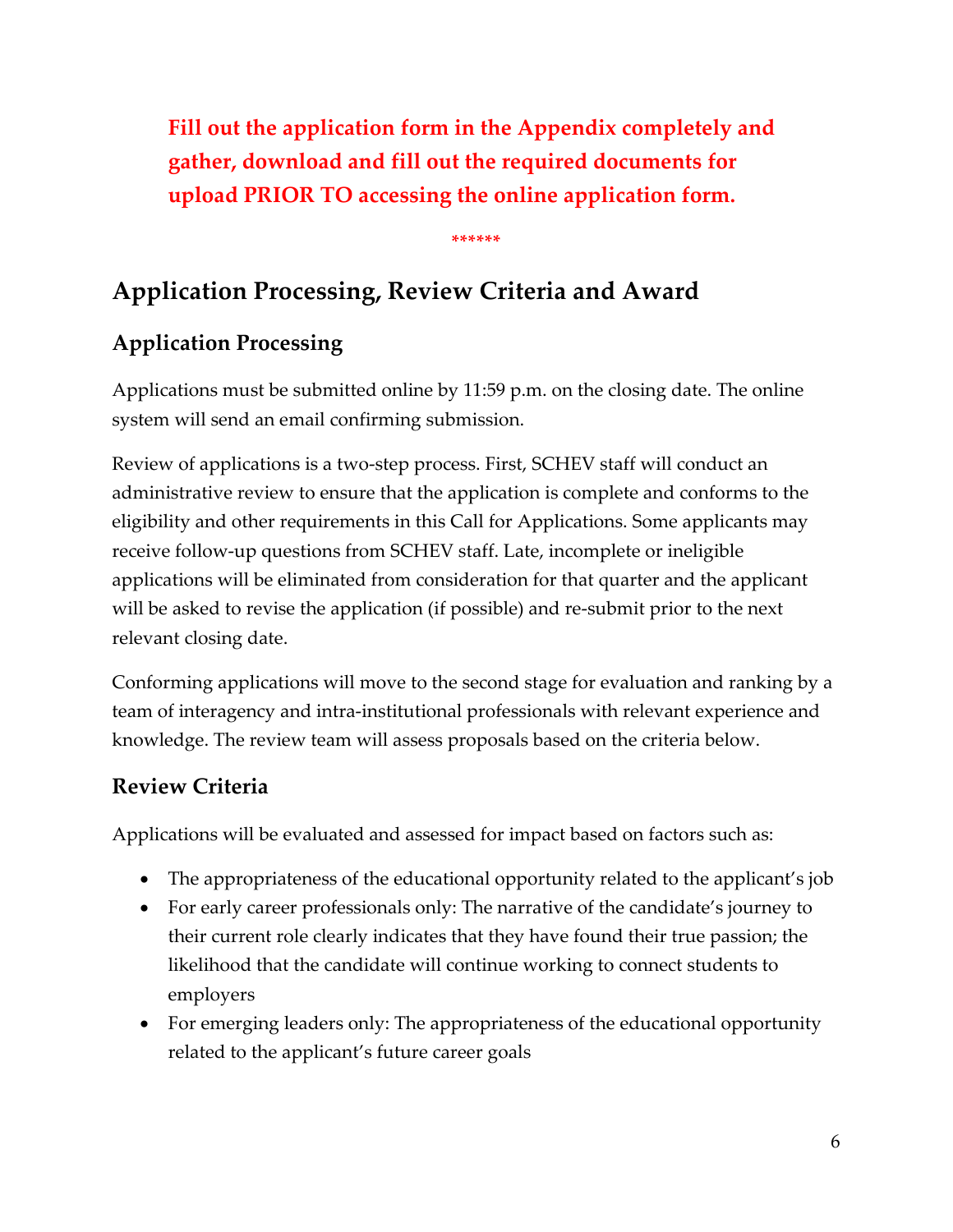- For diversity candidates only: The presentation of a compelling case that the applicant's participation will increase diversity based on attributes of the institution, the applicant, and/or the conference (diversity may include traditional aspects such as race/ethnicity, gender, etc., as well as other aspects such as a career services practitioner attending a marketing or scientific conference, a community college practitioner attending a conference traditionally attended by personnel from four-year institutions, a faculty member attending a conference traditionally attended by career services personnel, etc.).
- Impact on students and/or employers
- Future potential contributions of the applicant to the profession in Virginia and/or nationally
- Application readability, grammar and punctuation
- Compliance with application instructions
- Overall impact, such as the candidate's eagerness to learn and their plan to apply the skills and knowledge gained to benefit their careers, their organizations, students, employer partners, and their communities

### **Award**

SCHEV leadership and staff will examine the review team's assessment of the applications and make the final decision regarding awards. SCHEV staff may negotiate with applicants prior to making award decisions. SCHEV could consider many factors in making awards, including but not limited to the consensus evaluation expressed by the review team, reviewer comments, overall quality of the application, geographic distribution and distribution across institutional type.

In addition to the Recipient Requirements described above, additional terms and conditions of the award are described in the last section of the application (see Appendix).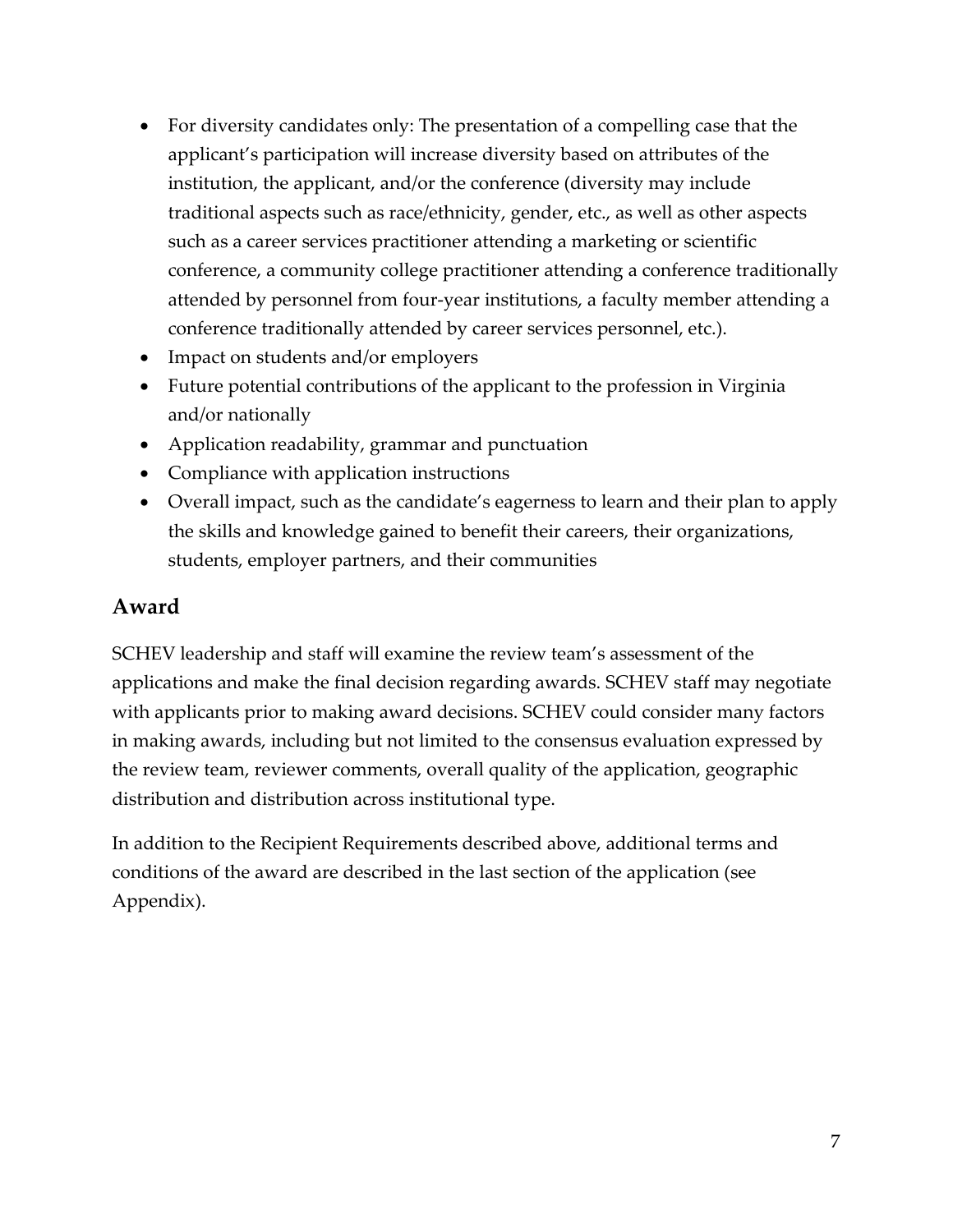# Appendix: Practitioner Application for Professional Development Scholarship

**Applications must be completed online.**

**The online application must be completed in one session. If you close the application form window, you will lose all the answers you have already entered. You will not be able to return to the form later to complete it.**

**Fill out the application form below completely and gather, download and fill out the required documents for upload PRIOR TO accessing the online application form.**

Link to online application form for practitioners: [https://docs.google.com/forms/d/e/1FAIpQLSdlrDfv](https://docs.google.com/forms/d/e/1FAIpQLSdlrDfv-oIsziDmGnisC2j3191UPkpir6QOhA7d0wVLAE9Qtw/viewform?vc=0&c=0&w=1&flr=0&usp=mail_form_link)[oIsziDmGnisC2j3191UPkpir6QOhA7d0wVLAE9Qtw/viewform?vc=0&c=0&w=1&flr=0](https://docs.google.com/forms/d/e/1FAIpQLSdlrDfv-oIsziDmGnisC2j3191UPkpir6QOhA7d0wVLAE9Qtw/viewform?vc=0&c=0&w=1&flr=0&usp=mail_form_link) [&usp=mail\\_form\\_link](https://docs.google.com/forms/d/e/1FAIpQLSdlrDfv-oIsziDmGnisC2j3191UPkpir6QOhA7d0wVLAE9Qtw/viewform?vc=0&c=0&w=1&flr=0&usp=mail_form_link)

### **Eligibility Questionnaire**

Applications start with an eligibility question. Applicants must be employed at an eligible Virginia institution. If an applicant does not meet the criteria, the form will default to "Submit" and someone from SCHEV will contact the prospective applicant to discuss the issue.

Please provide your email address (use your .edu email from a Virginia institution):

Choose your institution from the drop-down list

| <b>Eligible Public Institution</b>    | <b>Eligible Private Institution</b> |
|---------------------------------------|-------------------------------------|
| <b>Christopher Newport University</b> | <b>Averett University</b>           |
| College of William and Mary           | <b>Bluefield College</b>            |
| George Mason University               | <b>Bridgewater College</b>          |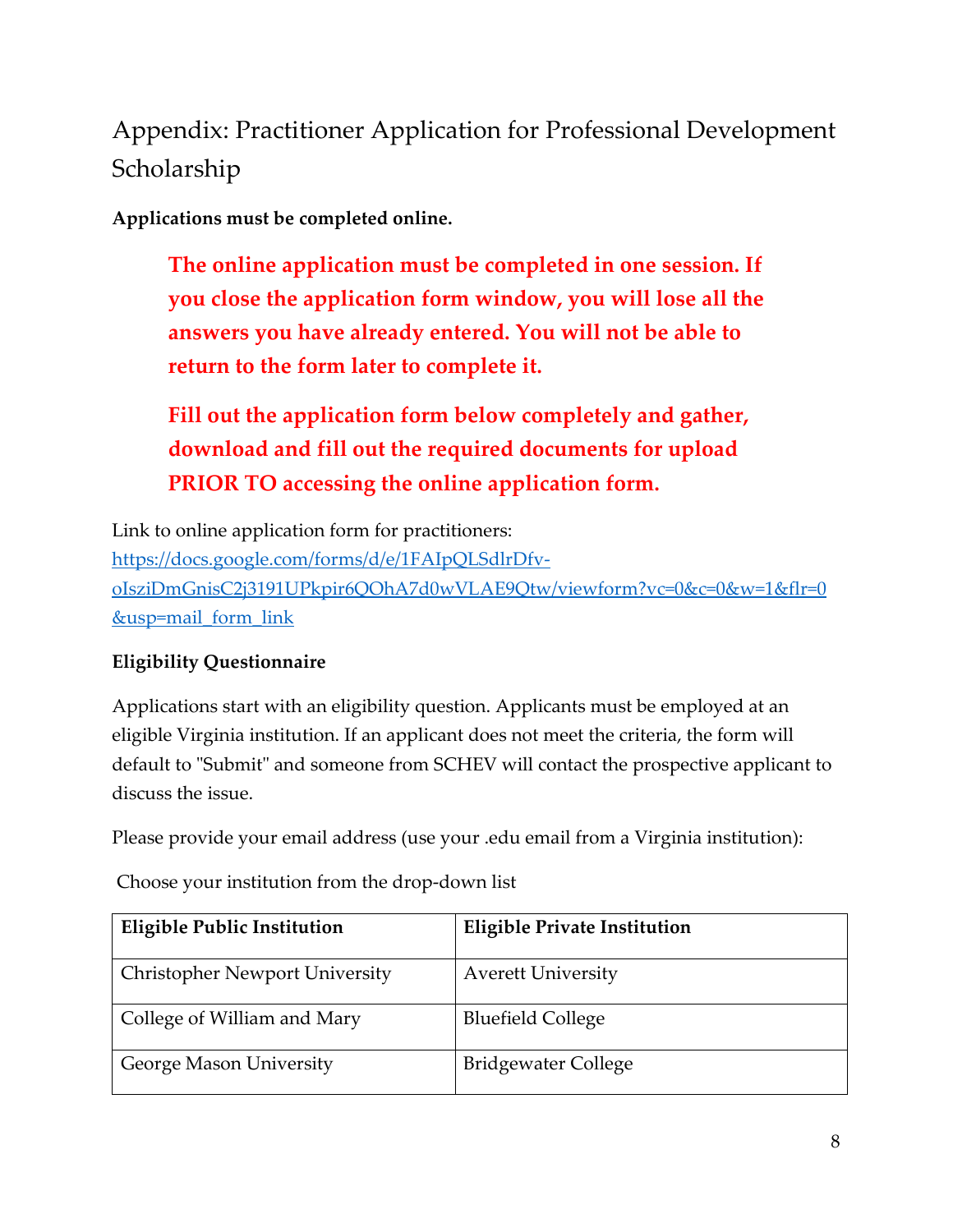| <b>Eligible Public Institution</b>       | <b>Eligible Private Institution</b>      |
|------------------------------------------|------------------------------------------|
| <b>James Madison University</b>          | <b>Eastern Mennonite University</b>      |
| Longwood University                      | Emory & Henry College                    |
| Norfolk State University                 | Ferrum College                           |
| Old Dominion University                  | George Washington University (VA campus) |
| Radford University                       | <b>Hampton University</b>                |
| University of Mary Washington            | <b>Hollins University</b>                |
| University of Virginia                   | Liberty University                       |
| University of Virginia's College at Wise | Mary Baldwin University                  |
| Virginia Commonwealth University         | Marymount University                     |
| Virginia State University                | Randolph College                         |
| Virginia Tech                            | <b>Regent University</b>                 |
|                                          | Shenandoah University                    |
|                                          | <b>Sweet Briar College</b>               |
|                                          | University of Lynchburg                  |
|                                          | University of Richmond                   |
|                                          | Virginia Union University                |
|                                          | Virginia Wesleyan University             |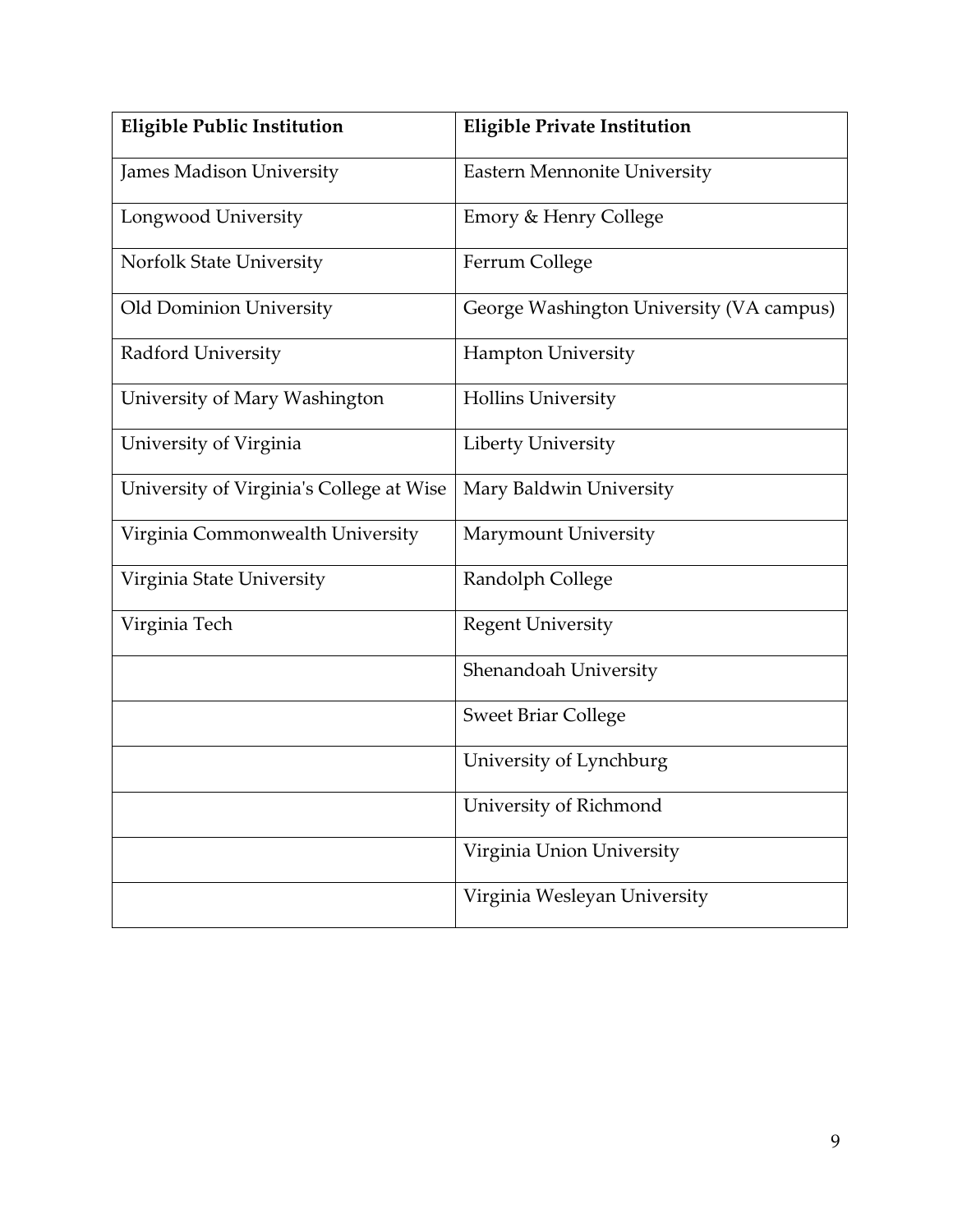#### **Full Application**

#### **Applicant Contact Information**

First Name

Last Name

Address Line 1

Address Line 2

**City** 

State

Zip Code

Phone

Preferred Email Address (this may be your .edu address or a different email address)

#### **Applicant Professional Information**

Job Title

Department

Number of years in the profession

Number of years in your current position

Indicate which scholarship you are applying for:

- Conference (online form will continue to questions below)
	- o Early career professional
	- o Emerging leader
	- o Diversity
- Membership Fees (online form will jump to questions in the next section)
	- o Early career professional
	- o Emerging leader
	- o Diversity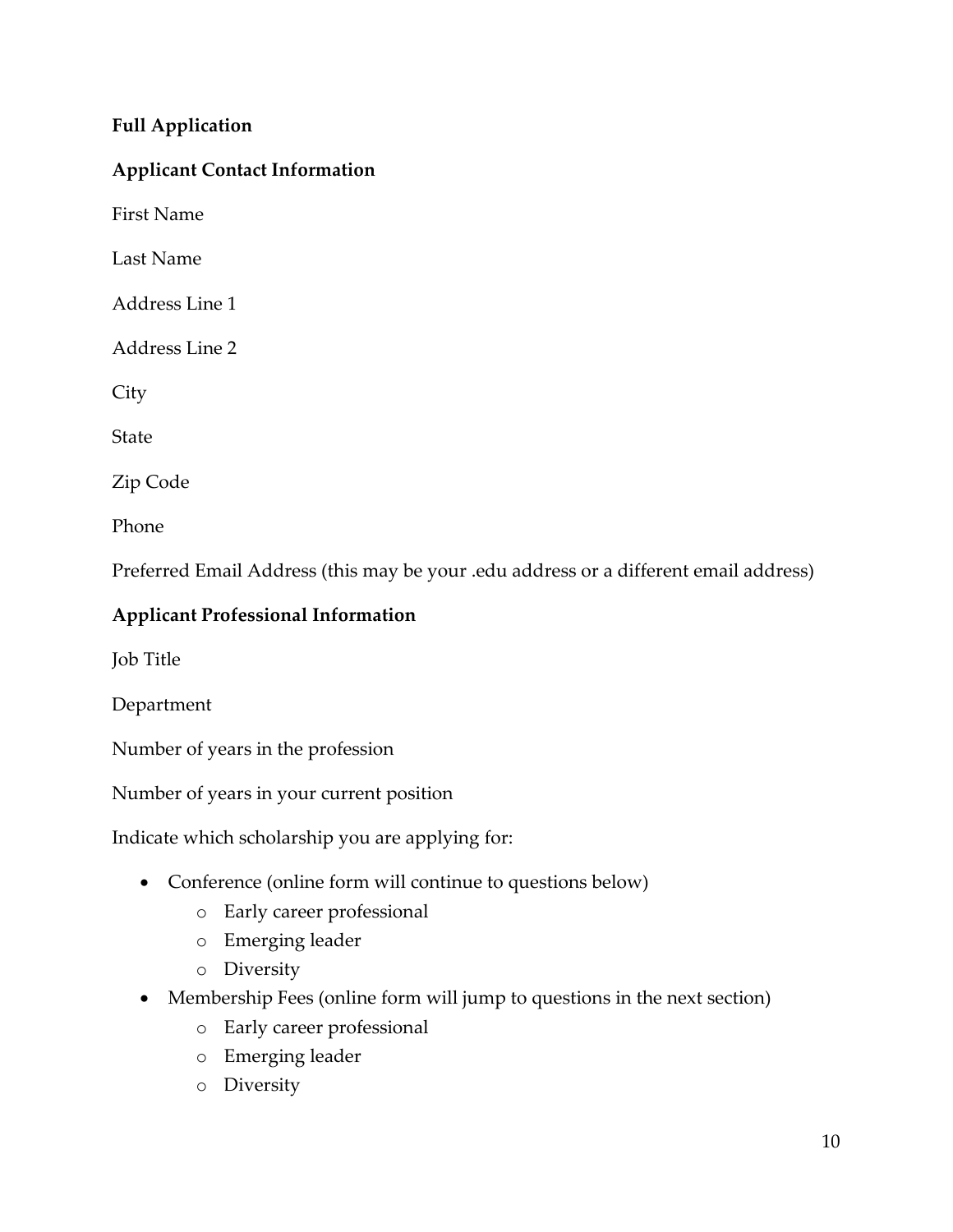### **Conference Scholarship Questions**

Name of organization hosting/sponsoring/offering the conference and title of conference.

Date(s) of conference

If you are awarded a scholarship, do you need an advance of any funds prior to travel?

- o Yes
- o No
- o Maybe

Have you attended this conference in the past three years?

- o Yes
- o No

Please list other conferences you have attended in the past three years.

Please describe any previous involvement with the organization offering the conference.

Have you, or do you plan to, submit a proposal to present at this conference? If you already have, has the proposal been accepted?

### **Conference Scholarship Essay Questions**

- 1. **For all applicants,** in 250 words or less, please describe (1) how your role relates to preparing students for careers and/or engaging employers with the goal of connecting them to students; and (2) how the conference relates to your role. (250 words or ~1,500 characters)
- 2. **For early career professionals,** in 500 words or less, please describe your journey to your current role; consider including aspects such as your educational preparation, previous jobs, how you discovered your passion for this career, etc. (500 words or ~3,000 characters)
- 3. **For emerging leader applicants,** in 500 words or less, please describe your aspirations to achieve a leadership position and how your conference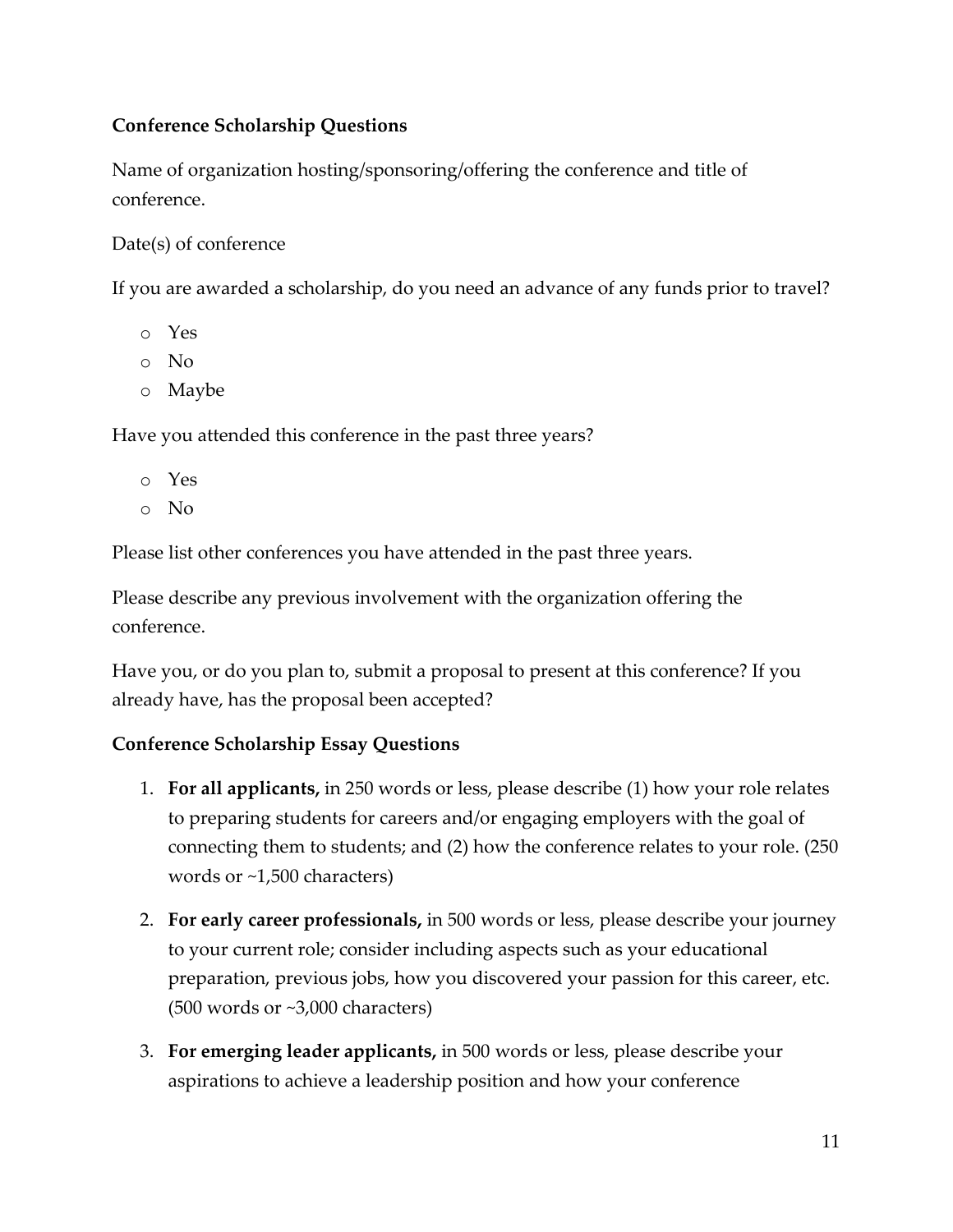presentation/attendance will benefit your growth as a professional, your professional development plan, and your future goals. (500 words or ~3,000 characters)

- 4. **For diversity applicants,** in 500 words or less, please provide a persuasive description of how an award to you will increase diversity based on the attributes of your institution or institute, the applicant, and/or the conference. (500 words or ~3,000 characters)
- 5. **For all applicants,** in 250 words or less, please describe how your attendance at the conference will benefit the students and employers you serve (250 words or ~1,500 characters)
- 6. **For all applicants,** in 250 words or less, please describe how your attendance at the conference will benefit your institution, colleagues across the state, Virginia in general, and perhaps the nation. (250 words or ~1,500 characters)
- 7. **Optional for all applicants,** please provide any other pertinent information that the selection committee should take into consideration. (250 words or ~1,500 characters)
- 8. Please provide a short biography for the V-TOP website. (250 words or ~1,500 characters)

### **Membership Fee Scholarship Questions**

Name of organization you want to join

Have you been a member of this organization within the past three years?

- o Yes
- o No

Please describe any previous involvement with the organization.

Please list other organizations to which you belong.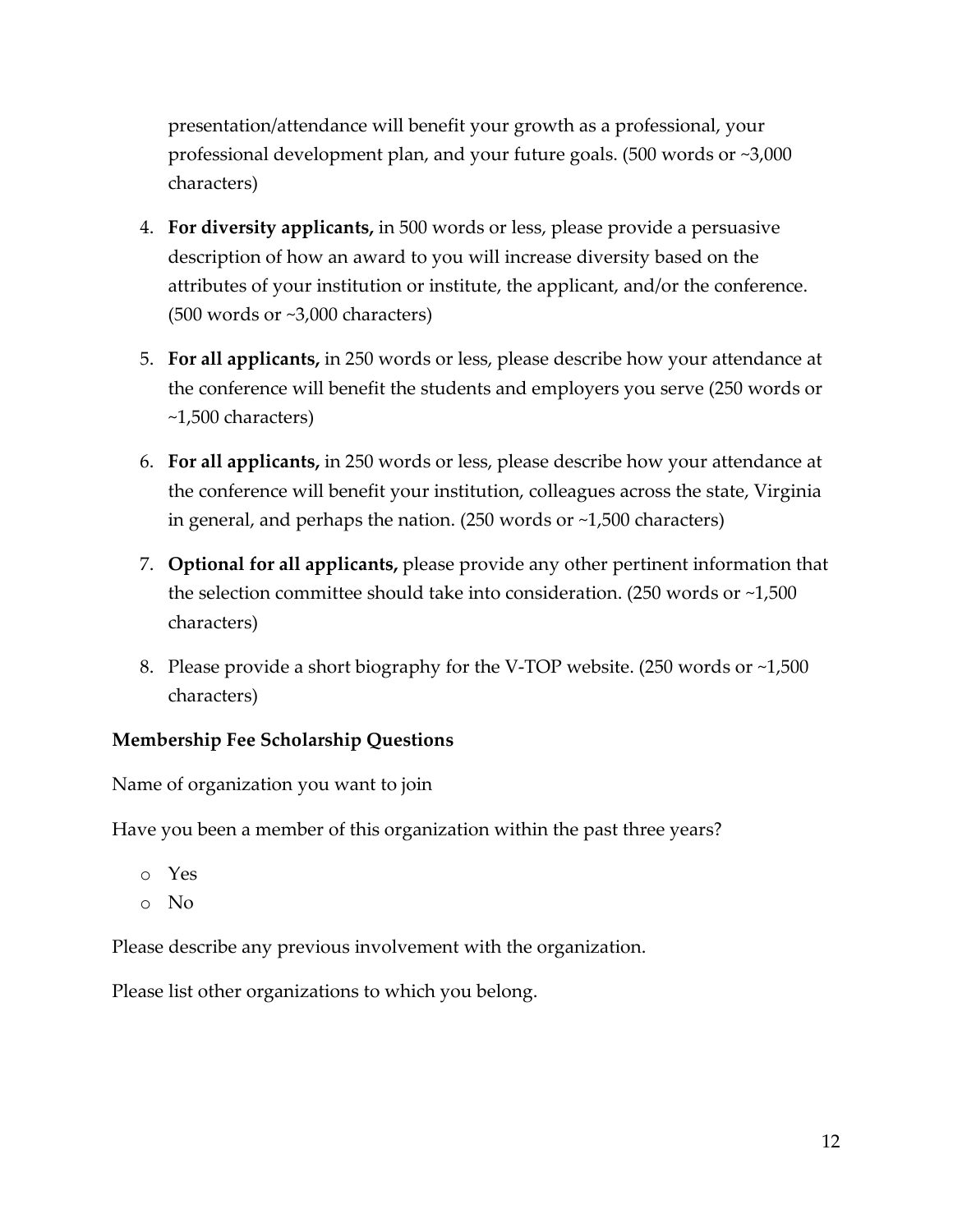#### **Membership Fee Essay Question**

In 250 words or less, please describe how your membership in this organization will contribute to your professional growth and what you anticipate doing to support the organization. (250 words or ~1,500 characters)

#### **Attachments and Forms to Upload**

Please upload your resume, then find the three forms referenced below on the SCHEV website, fill them out, and upload them in the appropriate place below. If uploading the documents requires a Google account log in, and you don't have one, please submit this application without the attachments and email the attachments to [lynnseuffert@schev.edu.](mailto:lynnseuffert@schev.edu)

Please upload you resume/vitae.

Please fill out and upload the form entitled "Travel Estimate and/or Membership Dues," available on the SCHEV website

Please fill out and upload the Virginia W-9, available on the SCHEV website

Please fill out and upload the release form, available on the SCHEV website, consenting to the use of your name and photo in V-TOP newsletters, on the website, and in press releases, with the option to consent for SCHEV to connect you to interested members of the press for interviews.

### **Certification**

I hereby apply to SCHEV for a scholarship. I certify that I meet the Applicant Eligibility requirements. In addition to the Recipient Requirements described in the Call for Applications, I understand that I am bound by the terms and conditions in this certification. I understand that the scholarship pays only for my personal membership fees, conference registration fees, travel, etc., as applicable, and is non-transferable to any other professional development opportunity or to any other person. I confirm that my institution or institute will give me the time off necessary to attend the conference (if applicable) if I am a scholarship recipient. If I receive an award, I will respond to SCHEV within 10 business days of the award announcement confirming that I accept the award and am still able to attend the conference or join the organization. If I